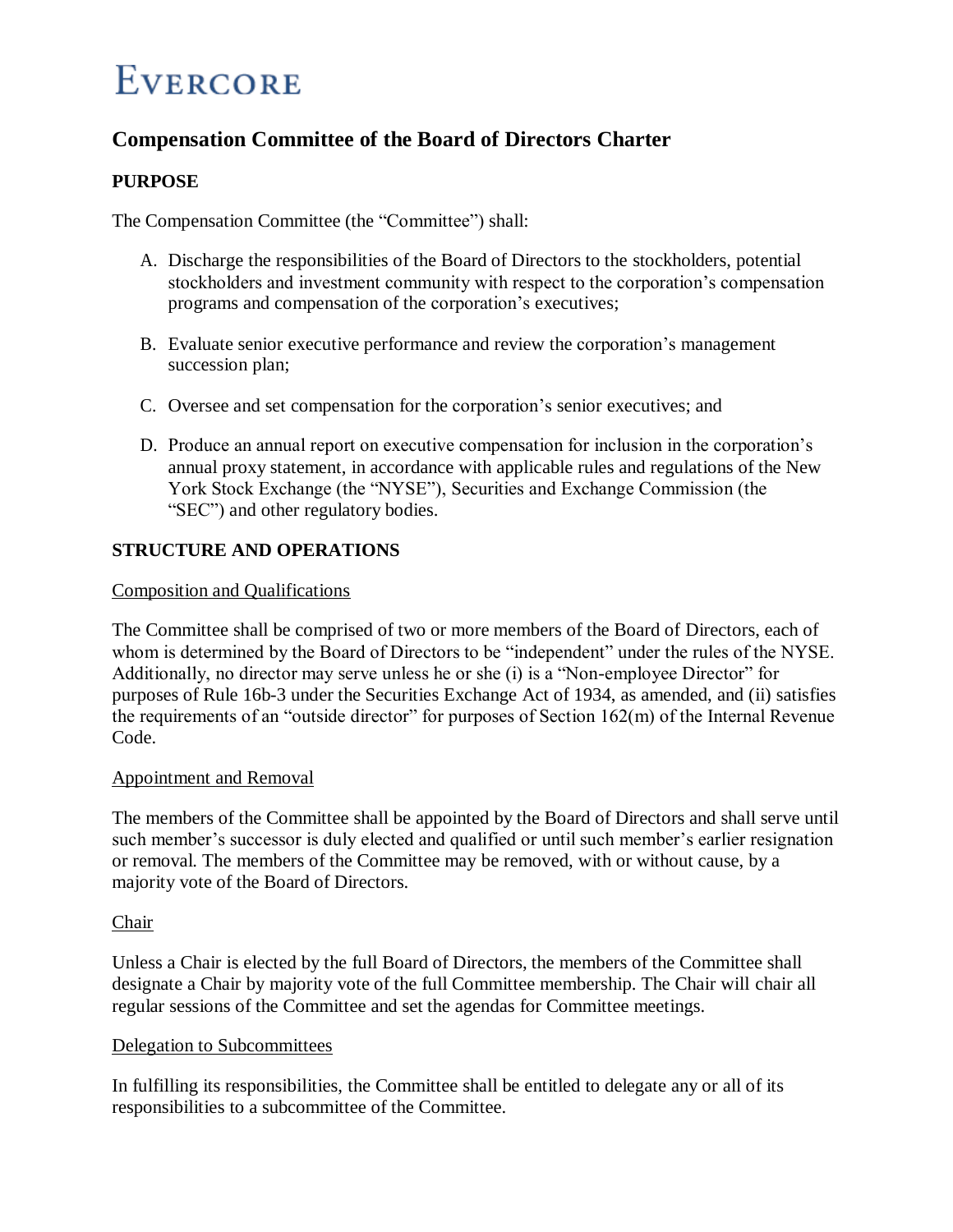# **MEETINGS**

The Committee shall meet at least two times annually, or more frequently as circumstances dictate. Any member of the Committee may call meetings of the Committee. A quorum shall exist so long as a majority of the members of the Committee are in attendance in person or by telephone. Approval of actions by the Committee requires a majority vote of the Committee members.

As part of its review and establishment of the performance criteria and compensation of designated key executives, the Committee should meet separately at least on an annual basis with the CEO or, if applicable, the Co-CEOs and any other corporate officers, as it deems appropriate. However, the Committee should meet regularly without such officers present, and in all cases such officers shall not be present for the portions of meetings at which their individual performance and compensation are being discussed and determined. All meetings of the Committee may be held telephonically.

All non-management directors that are not members of the Committee may attend meetings of the Committee but may not vote. Additionally, the Committee may invite to its meetings any director, management of the corporation and such other persons as it deems appropriate in order to carry out its responsibilities. The Committee may also exclude from its meetings any persons it deems appropriate in order to carry out its responsibilities.

# **RESPONSIBILITIES AND DUTIES**

The following functions shall be the common recurring activities of the Committee in carrying out its responsibilities outlined in Section I of this Charter. These functions should serve as a guide with the understanding that the Committee may carry out additional functions and adopt additional policies and procedures as may be appropriate in light of changing business, legislative, regulatory, legal or other conditions. The Committee shall also carry out any other responsibilities and duties delegated to it by the Board of Directors from time to time related to the purposes of the Committee outlined in Section I of this Charter.

# Compensation Policies

1. The Committee shall review and approve the corporation's compensation and benefits policies generally (subject, if applicable, to stockholder ratification), including reviewing and approving any incentive-compensation plans and equity based plans of the corporation. In reviewing such compensation and benefits policies, the Committee may consider the recruitment, development, promotion, retention and compensation of senior executives and other employees of the corporation and any other factors that it deems appropriate. The Committee shall report the results of such review and any action it takes with respect to the corporation's compensation and benefits policies to the Board of Directors.

# Executive Compensation

2. The Committee shall review and approve for each of the corporation's officers (within the meaning of Rule 16a-1(f) promulgated under the Securities Exchange Act of 1934, as amended, or any successor rule, referred to herein as "Section 16 Officers") his or her (i) annual base salary level, (ii) annual incentive compensation, (iii) long-term incentive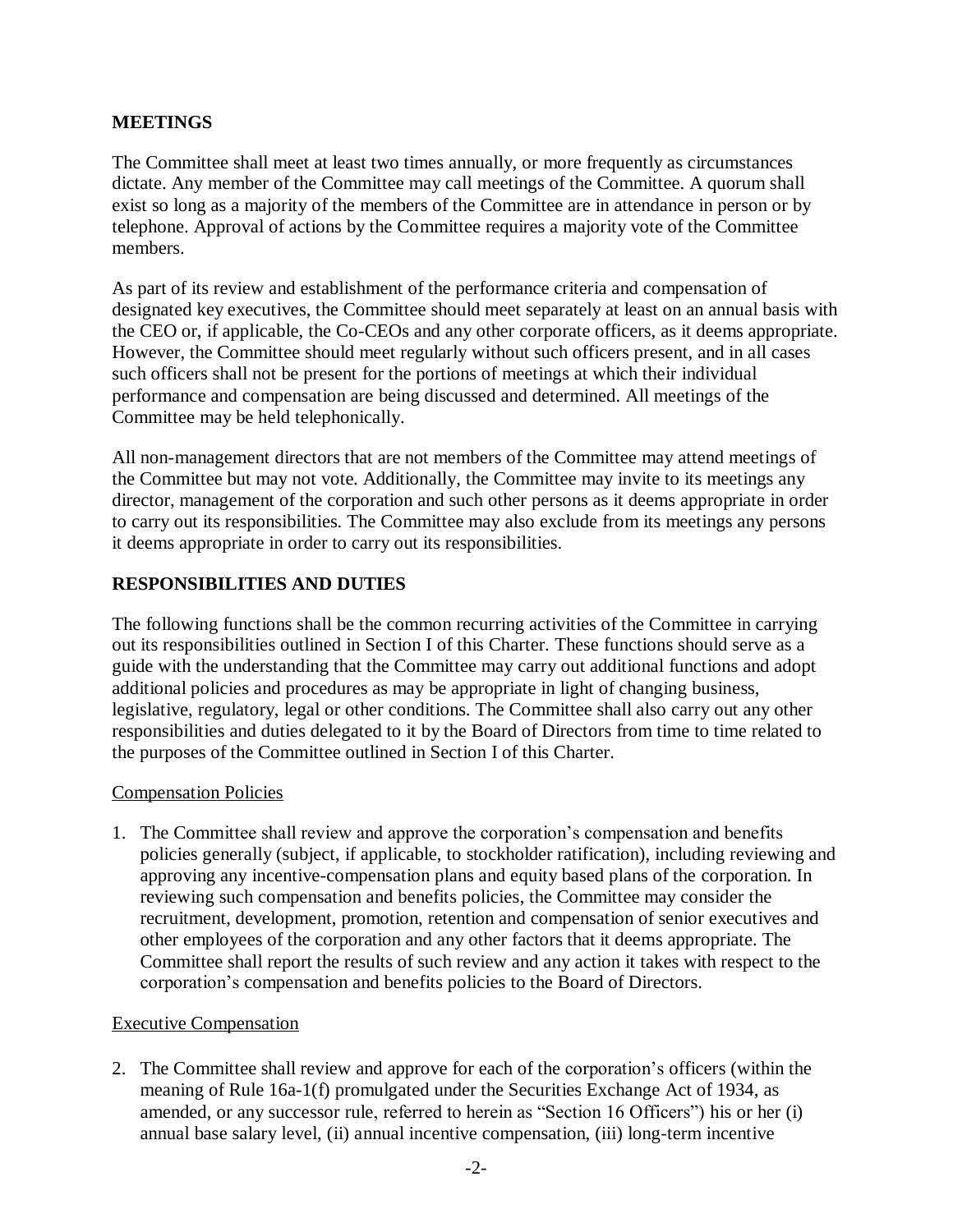compensation, if any, (iv) employment, severance and change-in-control agreements, if any, and (v) any other compensation, ongoing perquisites or special benefit items. In so reviewing and approving executive compensation, the Committee shall, among other things:

- a) identify any corporate goals and objectives relevant to executive compensation;
- b) consider and assess the results of the most recent advisory vote on executive compensation;
- c) consider and assess the relationship between risk management policies, corporate strategy and practices and executive compensation;
- d) evaluate each executive's performance in light of any such goals and objectives and set each executive's compensation based on such evaluation and such other factors as the Committee deems appropriate and in the best interests of the corporation (including the cost to the corporation of such compensation);
- e) evaluate each executive's promotion of and adherence to the corporation's Core Values, including diversity, equity and inclusion;and
- f) determine any long-term incentive component of each executive's compensation based on awards given to such executive in past years, the corporation's performance, shareholder return and the value of similar incentive awards relative to such targets at comparable companies and such other factors as the Committee deems appropriate and in the best interests of the corporation (including the cost to the corporation of such compensation).
- 3. The Committee may delegate to one or more officers of the corporation the authority to make grants and awards of stock rights or options to any non-Section 16 officer of the corporation under such of the corporation's incentive-compensation or other equity-based plans as the Committee deems appropriate and in accordance with the terms of such plans.

# Committee Performance and Evaluation

- 4. Perform a review and evaluation, at least annually, of the performance of the Committee and its members, including by reviewing the compliance of the Committee with this Charter.
- 5. Review and reassess, at least annually, the adequacy of this Charter and recommend to the Board of Directors any changes to this Charter that the Committee considers necessary or valuable.

# Management Succession

6. The Committee shall, in consultation with the Nominating and Corporate Governance Committee and the corporation's CEO or, if applicable, co-CEOs, periodically review the corporation's management succession planning including policies for CEO selection and succession in the event of the incapacitation, retirement or removal of a CEO or, if applicable, the co-CEOs, and evaluations of, and development plans for, any potential successors to the CEO or, if applicable, the co-CEOs.